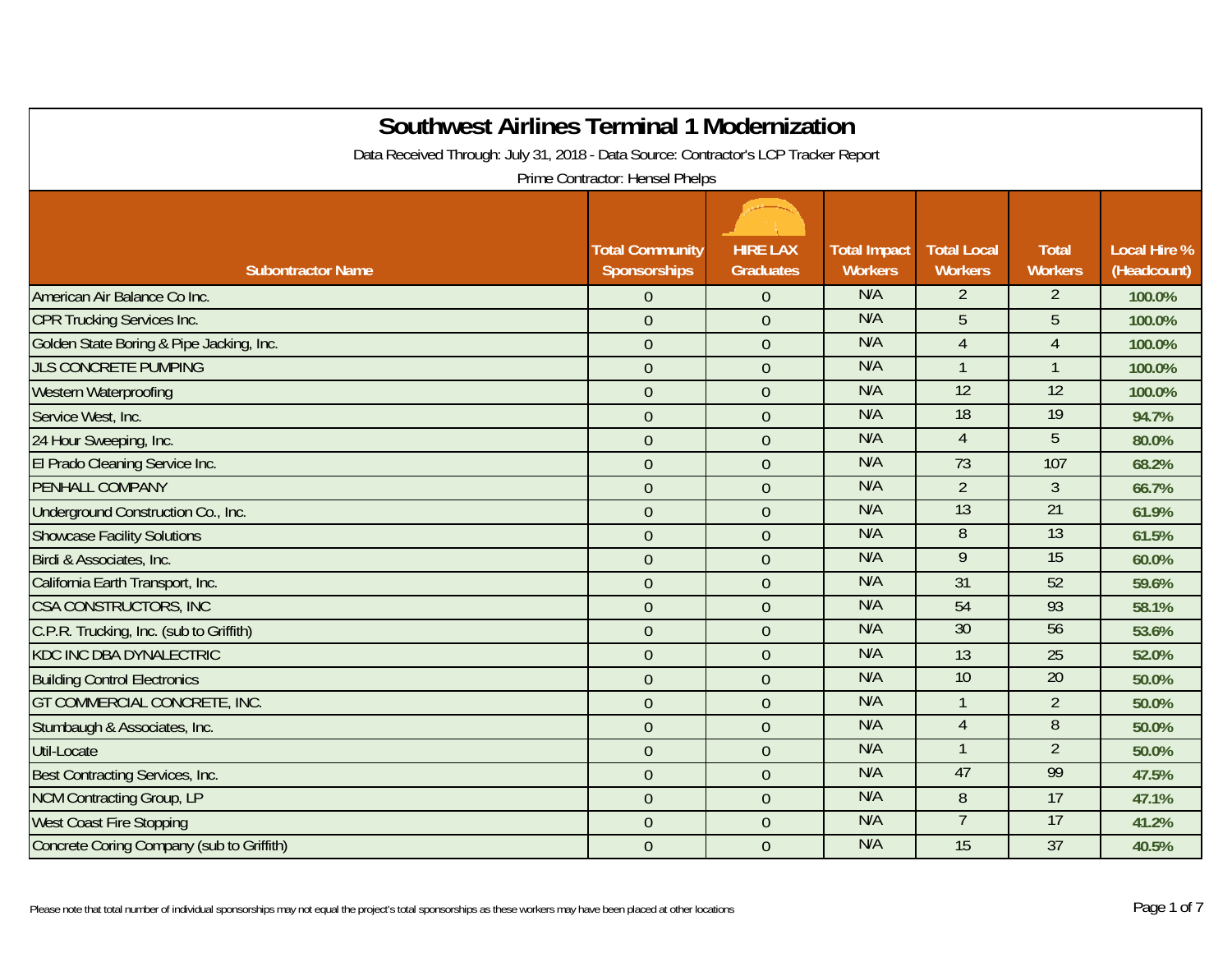| <b>Southwest Airlines Terminal 1 Modernization</b><br>Data Received Through: July 31, 2018 - Data Source: Contractor's LCP Tracker Report |                        |                  |                     |                    |                 |                     |  |  |  |
|-------------------------------------------------------------------------------------------------------------------------------------------|------------------------|------------------|---------------------|--------------------|-----------------|---------------------|--|--|--|
| Prime Contractor: Hensel Phelps                                                                                                           |                        |                  |                     |                    |                 |                     |  |  |  |
|                                                                                                                                           | <b>Total Community</b> | <b>HIRE LAX</b>  | <b>Total Impact</b> | <b>Total Local</b> | <b>Total</b>    | <b>Local Hire %</b> |  |  |  |
| <b>Subontractor Name</b>                                                                                                                  | Sponsorships           | <b>Graduates</b> | <b>Workers</b>      | <b>Workers</b>     | <b>Workers</b>  | (Headcount)         |  |  |  |
| Rebar Engineering, Inc.                                                                                                                   | $\boldsymbol{0}$       | $\overline{0}$   | N/A                 | 15                 | 37              | 40.5%               |  |  |  |
| MURRAY COMPANY                                                                                                                            | $\overline{0}$         | $\overline{0}$   | N/A                 | 41                 | 106             | 38.7%               |  |  |  |
| <b>LVI FACILITY SERVICES</b>                                                                                                              | $\overline{0}$         | $\overline{0}$   | N/A                 | 15                 | 39              | 38.5%               |  |  |  |
| J. COLAVIN & SON, INC.                                                                                                                    | $\overline{0}$         | $\overline{0}$   | N/A                 | 21                 | 55              | 38.2%               |  |  |  |
| <b>JLS Pumping</b>                                                                                                                        | $\overline{0}$         | $\overline{0}$   | N/A                 | $\mathfrak{Z}$     | 8               | 37.5%               |  |  |  |
| Substructure Support, Inc.                                                                                                                | $\overline{0}$         | $\overline{0}$   | N/A                 | $\overline{3}$     | $\overline{8}$  | 37.5%               |  |  |  |
| <b>DIRECT A/V</b>                                                                                                                         | $\overline{0}$         | $\overline{0}$   | N/A                 | 11                 | 30              | 36.7%               |  |  |  |
| PRO STEEL ERECTORS, INC.                                                                                                                  | $\theta$               | $\overline{0}$   | N/A                 | 35                 | 98              | 35.7%               |  |  |  |
| <b>Quality Production Services</b>                                                                                                        | $\overline{0}$         | $\overline{0}$   | N/A                 | $\overline{5}$     | 14              | 35.7%               |  |  |  |
| <b>Wilson &amp; Hampton Painting Contractors</b>                                                                                          | $\overline{0}$         | $\overline{0}$   | N/A                 | 12                 | 35              | 34.3%               |  |  |  |
| <b>DUGGAN &amp; ASSOCIATES, INC.</b>                                                                                                      | $\theta$               | $\overline{0}$   | N/A                 | $\mathbf{1}$       | $\overline{3}$  | 33.3%               |  |  |  |
| FRANK S. SMITH MASONRY, INC.                                                                                                              | $\theta$               | $\overline{0}$   | N/A                 | 8                  | 24              | 33.3%               |  |  |  |
| <b>GLORE &amp; ASSOCIATES, INC.</b>                                                                                                       | $\overline{0}$         | $\overline{0}$   | N/A                 | $\mathbf{1}$       | $\overline{3}$  | 33.3%               |  |  |  |
| <b>LIMBACH COMPANY LP</b>                                                                                                                 | $\mathbf{0}$           | $\overline{0}$   | N/A                 | 9                  | 27              | 33.3%               |  |  |  |
| PREMIER INTERIOR DEVELOPMENT, INC.                                                                                                        | $\theta$               | $\overline{0}$   | N/A                 | $\overline{4}$     | 12              | 33.3%               |  |  |  |
| MORROW MEADOWS CORP (ELECTRICAL & LOW VOLTAGE)                                                                                            | $\overline{0}$         | $\overline{0}$   | N/A                 | 105                | 319             | 32.9%               |  |  |  |
| <b>GGG DEMOLITION, INC.</b>                                                                                                               | $\overline{0}$         | $\overline{0}$   | N/A                 | 50                 | 153             | 32.7%               |  |  |  |
| Signature Flooring, Inc.                                                                                                                  | $\overline{0}$         | $\overline{0}$   | N/A                 | $\overline{7}$     | $\overline{22}$ | 31.8%               |  |  |  |
| PERFORMANCE CONTRACTING, INC. - 0900110                                                                                                   | $\mathbf{0}$           | $\overline{0}$   | N/A                 | 72                 | 228             | 31.6%               |  |  |  |
| <b>Weiss Sheet Metal Company</b>                                                                                                          | $\overline{0}$         | $\overline{0}$   | N/A                 | 5                  | 16              | 31.3%               |  |  |  |
| MORROW-MEADOWS CORP - PREMIER INTERIORS                                                                                                   | $\theta$               | $\overline{0}$   | N/A                 | $\overline{4}$     | 13              | 30.8%               |  |  |  |
| Twining, Inc.                                                                                                                             | $\overline{0}$         | $\overline{0}$   | N/A                 | 8                  | 26              | 30.8%               |  |  |  |
| Safway Services, LLC                                                                                                                      | $\overline{0}$         | $\overline{0}$   | N/A                 | 18                 | 59              | 30.5%               |  |  |  |
| <b>COSCO FIRE PROTECTION (T1)</b>                                                                                                         | $\mathbf{0}$           | $\overline{0}$   | N/A                 | 12                 | 41              | 29.3%               |  |  |  |
| <b>NEVELL GROUP INC</b>                                                                                                                   | $\overline{0}$         | $\overline{0}$   | N/A                 | 31                 | 106             | 29.2%               |  |  |  |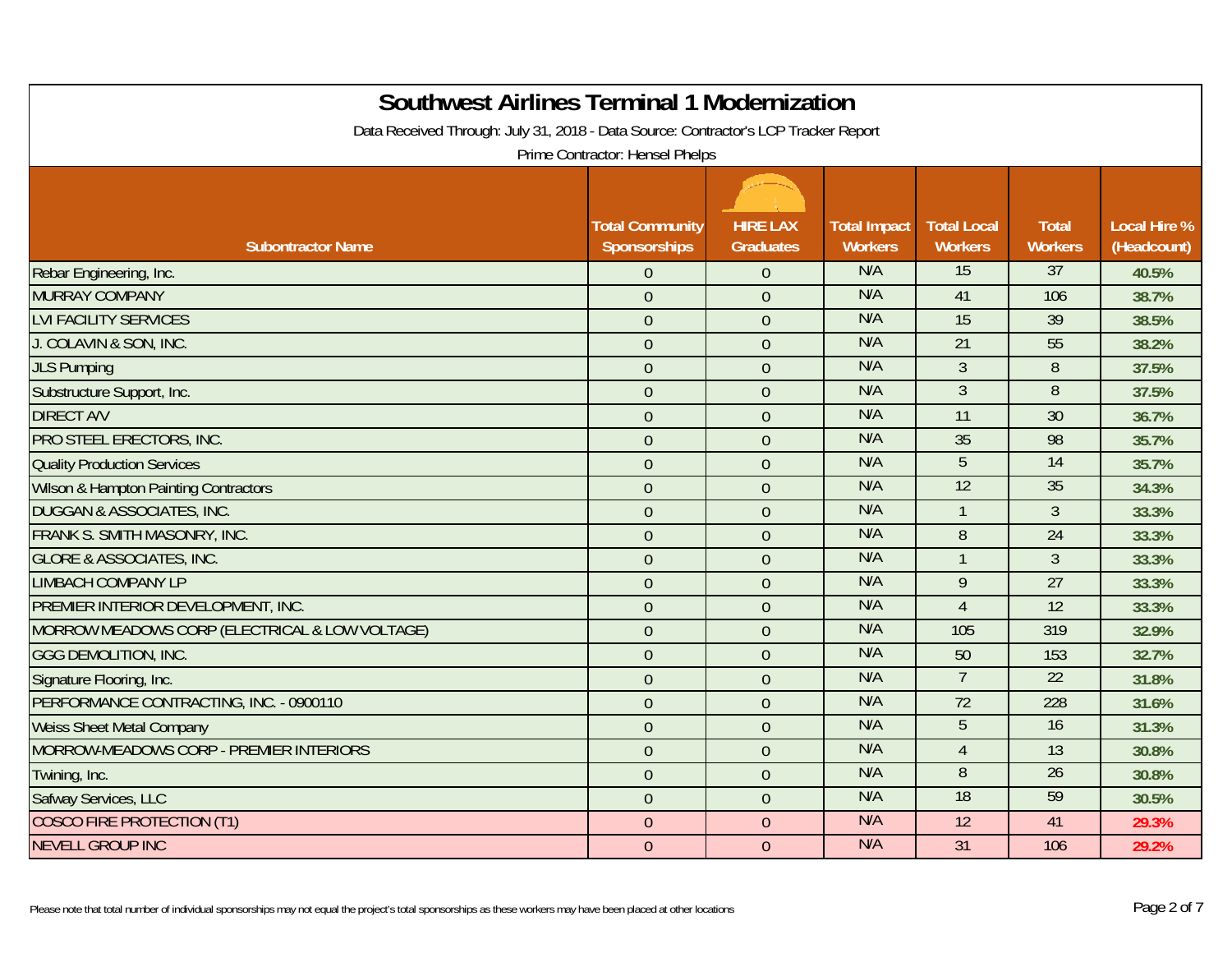| <b>Southwest Airlines Terminal 1 Modernization</b><br>Data Received Through: July 31, 2018 - Data Source: Contractor's LCP Tracker Report |                                        |                                     |                                       |                                      |                                |                                    |  |  |  |
|-------------------------------------------------------------------------------------------------------------------------------------------|----------------------------------------|-------------------------------------|---------------------------------------|--------------------------------------|--------------------------------|------------------------------------|--|--|--|
| Prime Contractor: Hensel Phelps                                                                                                           |                                        |                                     |                                       |                                      |                                |                                    |  |  |  |
| <b>Subontractor Name</b>                                                                                                                  | <b>Total Community</b><br>Sponsorships | <b>HIRE LAX</b><br><b>Graduates</b> | <b>Total Impact</b><br><b>Workers</b> | <b>Total Local</b><br><b>Workers</b> | <b>Total</b><br><b>Workers</b> | <b>Local Hire %</b><br>(Headcount) |  |  |  |
| ISEC, INC.                                                                                                                                | $\overline{0}$                         | $\overline{0}$                      | N/A                                   | 19                                   | 65                             | 29.2%                              |  |  |  |
| <b>GRIFFITH COMPANY</b>                                                                                                                   | $\overline{0}$                         | $\overline{0}$                      | N/A                                   | 90                                   | 310                            | 29.0%                              |  |  |  |
| JOHNSON & TURNER PAINTING CO., INC.                                                                                                       | $\overline{0}$                         | $\overline{0}$                      | N/A                                   | 11                                   | 38                             | 28.9%                              |  |  |  |
| <b>Centerline Concrete Cutting</b>                                                                                                        | $\overline{0}$                         | $\overline{0}$                      | N/A                                   | $\overline{2}$                       | $\overline{7}$                 | 28.6%                              |  |  |  |
| <b>Coast Building Products</b>                                                                                                            | $\overline{0}$                         | $\overline{0}$                      | N/A                                   | $\overline{4}$                       | 14                             | 28.6%                              |  |  |  |
| <b>KARCHER INSULATION, INC.</b>                                                                                                           | $\overline{0}$                         | $\overline{0}$                      | N/A                                   | $\overline{4}$                       | 14                             | 28.6%                              |  |  |  |
| NOR CAL PIPELINE SERVICES, INC                                                                                                            | $\overline{0}$                         | $\overline{0}$                      | N/A                                   | $\, 8$                               | 29                             | 27.6%                              |  |  |  |
| HENSEL PHELPS CONSTRUCTION CO                                                                                                             | $\overline{0}$                         | $\overline{0}$                      | N/A                                   | 19                                   | 69                             | 27.5%                              |  |  |  |
| Safway Services, LLC (Sub to CMI)                                                                                                         | $\overline{0}$                         | $\overline{0}$                      | N/A                                   | 10                                   | $\overline{37}$                | 27.0%                              |  |  |  |
| HARWOOD CONSTRUCTION, INC.                                                                                                                | $\overline{0}$                         | $\overline{0}$                      | N/A                                   | $\overline{4}$                       | 15                             | 26.7%                              |  |  |  |
| Wood Group Field Services, Inc.                                                                                                           | $\overline{0}$                         | $\overline{0}$                      | N/A                                   | $\overline{4}$                       | 15                             | 26.7%                              |  |  |  |
| Air Balance Co, Inc.                                                                                                                      | $\overline{0}$                         | $\overline{0}$                      | N/A                                   | $\overline{3}$                       | 12                             | 25.0%                              |  |  |  |
| C.A. Buchen Corp                                                                                                                          | $\overline{0}$                         | $\overline{0}$                      | N/A                                   | $\overline{2}$                       | 8                              | 25.0%                              |  |  |  |
| COSCO FIRE PROTECTION, INC.                                                                                                               | $\overline{0}$                         | $\overline{0}$                      | N/A                                   | $\overline{2}$                       | $\, 8$                         | 25.0%                              |  |  |  |
| KARCHER INSULATION, INC. #2                                                                                                               | $\overline{0}$                         | $\overline{0}$                      | N/A                                   | 3                                    | 12                             | 25.0%                              |  |  |  |
| <b>Brand Scaffold Services Inc.</b>                                                                                                       | $\overline{0}$                         | $\overline{0}$                      | N/A                                   | 5                                    | $\overline{21}$                | 23.8%                              |  |  |  |
| <b>Washington Iron Work</b>                                                                                                               | $\overline{0}$                         | $\overline{0}$                      | N/A                                   | 17                                   | 73                             | 23.3%                              |  |  |  |
| MORROW-MEADOWS CORPORATION                                                                                                                | $\overline{0}$                         | $\overline{0}$                      | N/A                                   | 10                                   | 43                             | 23.3%                              |  |  |  |
| LETNER ROOFING CO.                                                                                                                        | $\overline{0}$                         | $\overline{0}$                      | N/A                                   | 14                                   | 61                             | 23.0%                              |  |  |  |
| Architectural Design & Signs, Inc.                                                                                                        | $\overline{0}$                         | $\overline{0}$                      | N/A                                   | $\overline{4}$                       | 18                             | 22.2%                              |  |  |  |
| <b>Building Control Electronics - Premier Interiors</b>                                                                                   | $\overline{0}$                         | $\overline{0}$                      | N/A                                   | $\overline{2}$                       | 9                              | 22.2%                              |  |  |  |
| INFINITY DRYWALL CONTRACTING, INC.                                                                                                        | $\overline{0}$                         | $\overline{0}$                      | N/A                                   | $\overline{2}$                       | 9                              | 22.2%                              |  |  |  |
| <b>Malcolm Drilling Company</b>                                                                                                           | $\overline{0}$                         | $\overline{0}$                      | N/A                                   | $\overline{2}$                       | 9                              | 22.2%                              |  |  |  |
| CRITCHFIELD MECHANICAL, INC. OF SOUTHERN CALIFORNIA                                                                                       | $\overline{0}$                         | $\overline{0}$                      | N/A                                   | 29                                   | 132                            | 22.0%                              |  |  |  |
| <b>CORRADINI CORP.</b>                                                                                                                    | $\mathbf{0}$                           | $\overline{0}$                      | N/A                                   | 20                                   | 94                             | 21.3%                              |  |  |  |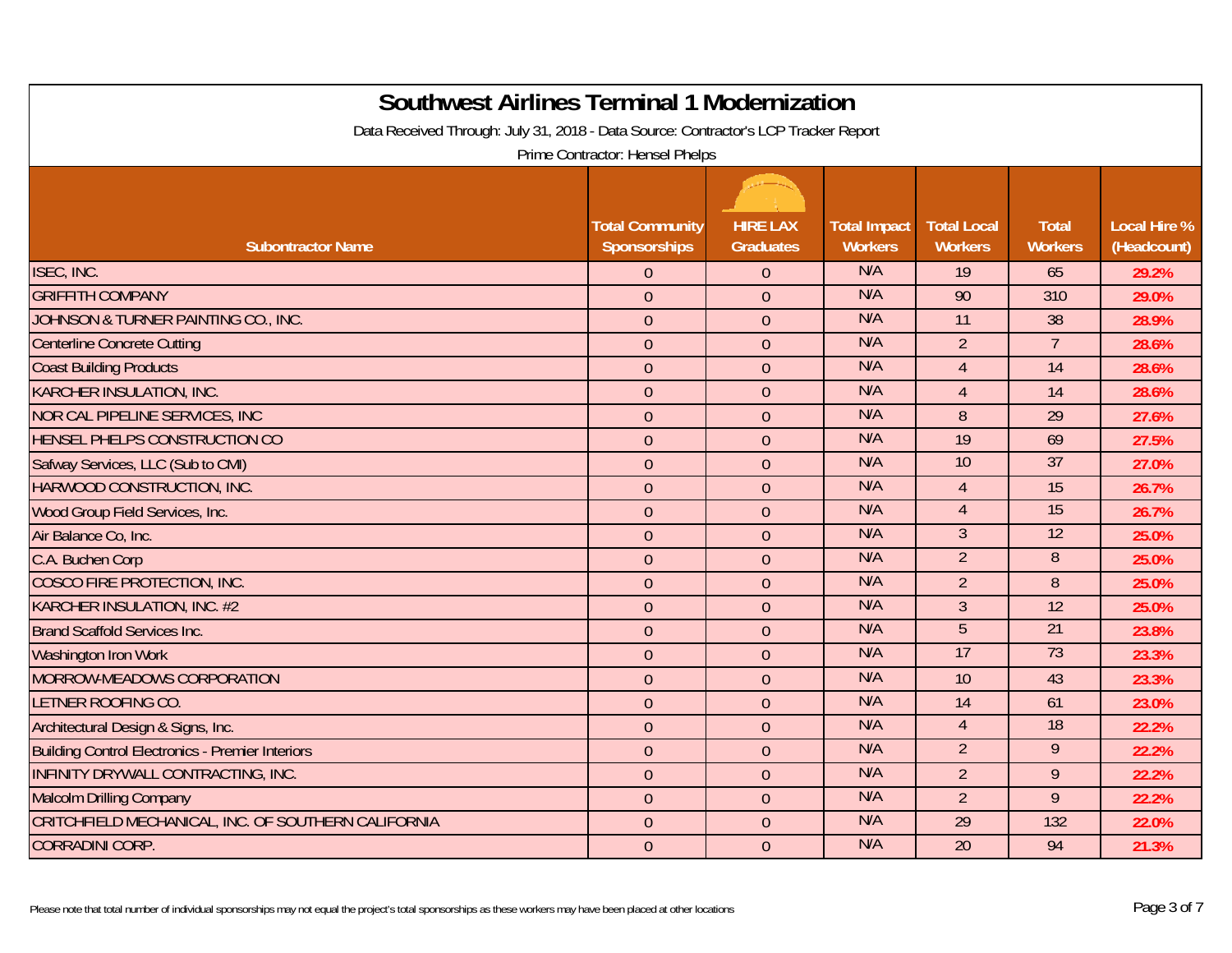| <b>Southwest Airlines Terminal 1 Modernization</b><br>Data Received Through: July 31, 2018 - Data Source: Contractor's LCP Tracker Report |                                        |                                     |                                       |                                      |                                |                                    |  |  |  |
|-------------------------------------------------------------------------------------------------------------------------------------------|----------------------------------------|-------------------------------------|---------------------------------------|--------------------------------------|--------------------------------|------------------------------------|--|--|--|
| Prime Contractor: Hensel Phelps                                                                                                           |                                        |                                     |                                       |                                      |                                |                                    |  |  |  |
| <b>Subontractor Name</b>                                                                                                                  | <b>Total Community</b><br>Sponsorships | <b>HIRE LAX</b><br><b>Graduates</b> | <b>Total Impact</b><br><b>Workers</b> | <b>Total Local</b><br><b>Workers</b> | <b>Total</b><br><b>Workers</b> | <b>Local Hire %</b><br>(Headcount) |  |  |  |
| Penhall Company (Sub to Griffith Company)                                                                                                 | $\overline{0}$                         | $\overline{0}$                      | N/A                                   | $\overline{4}$                       | 19                             | 21.1%                              |  |  |  |
| Sequoia Consultants                                                                                                                       | $\overline{0}$                         | $\overline{0}$                      | N/A                                   | 10                                   | 49                             | 20.4%                              |  |  |  |
| <b>Brady Company/Los Angeles</b>                                                                                                          | $\overline{0}$                         | $\overline{0}$                      | N/A                                   | $\overline{4}$                       | 20                             | 20.0%                              |  |  |  |
| CONTINENTAL MARBLE & TILE COMPANY                                                                                                         | $\theta$                               | $\overline{0}$                      | N/A                                   | $\overline{1}$                       | $5\phantom{.}$                 | 20.0%                              |  |  |  |
| EER, Inc.                                                                                                                                 | $\overline{0}$                         | $\overline{0}$                      | N/A                                   | $\mathbf{1}$                         | 5                              | 20.0%                              |  |  |  |
| <b>GLOW ELECTRIC COMPANY INC</b>                                                                                                          | $\overline{0}$                         | $\overline{0}$                      | N/A                                   | $\overline{2}$                       | 10                             | 20.0%                              |  |  |  |
| L2 SPECIALTIES, INC.                                                                                                                      | $\mathbf{0}$                           | $\overline{0}$                      | N/A                                   | $\mathbf{1}$                         | 5                              | 20.0%                              |  |  |  |
| LAWRENCE W. ROSINE CO.                                                                                                                    | $\overline{0}$                         | $\overline{0}$                      | N/A                                   | $\overline{2}$                       | 10                             | 20.0%                              |  |  |  |
| <b>GIROUX GLASS, INC. (T1MP)</b>                                                                                                          | $\overline{0}$                         | $\overline{0}$                      | N/A                                   | 9                                    | 46                             | 19.6%                              |  |  |  |
| ELLJAY ACOUSTICS, INC.                                                                                                                    | $\overline{0}$                         | $\overline{0}$                      | N/A                                   | 9                                    | 47                             | 19.1%                              |  |  |  |
| Specialty Installation, Inc.                                                                                                              | $\overline{0}$                         | $\overline{0}$                      | N/A                                   | $\overline{2}$                       | 11                             | 18.2%                              |  |  |  |
| WMB & Associates, Inc.                                                                                                                    | $\overline{0}$                         | $\overline{0}$                      | N/A                                   | $\overline{2}$                       | 11                             | 18.2%                              |  |  |  |
| Sterndahl Enterpise Inc.                                                                                                                  | $\overline{0}$                         | $\overline{0}$                      | N/A                                   | $\mathfrak b$                        | 35                             | 17.1%                              |  |  |  |
| <b>Conco Pumping</b>                                                                                                                      | $\overline{0}$                         | $\overline{0}$                      | N/A                                   | $\overline{2}$                       | 12                             | 16.7%                              |  |  |  |
| PROSPECTRA CONTRACT FLOORING                                                                                                              | $\mathbf{0}$                           | $\overline{0}$                      | N/A                                   | 6                                    | 36                             | 16.7%                              |  |  |  |
| <b>SASCO</b>                                                                                                                              | $\overline{0}$                         | $\overline{0}$                      | N/A                                   | $\mathbf{1}$                         | $\mathfrak b$                  | 16.7%                              |  |  |  |
| <b>Schindler Elevator Corporation</b>                                                                                                     | $\overline{0}$                         | $\overline{0}$                      | N/A                                   | $\overline{4}$                       | 24                             | 16.7%                              |  |  |  |
| <b>XL Fire Protection</b>                                                                                                                 | $\overline{0}$                         | $\overline{0}$                      | N/A                                   |                                      | 6                              | 16.7%                              |  |  |  |
| CRITCHFIELD MECHANICAL, INC. OF SOUTHERN CALIFORNIA (PUMP ROOM)                                                                           | $\overline{0}$                         | $\overline{0}$                      | N/A                                   | 8                                    | 53                             | 15.1%                              |  |  |  |
| <b>Applied Engineering Concepts</b>                                                                                                       | $\mathbf{0}$                           | $\overline{0}$                      | N/A                                   |                                      | $\overline{7}$                 | 14.3%                              |  |  |  |
| Vertical Earthworks, Inc.                                                                                                                 | $\mathbf{0}$                           | $\overline{0}$                      | N/A                                   | $\mathbf{1}$                         | $\overline{7}$                 | 14.3%                              |  |  |  |
| Goss Construction Company Inc. (sub to Griffith)                                                                                          | $\overline{0}$                         | $\overline{0}$                      | N/A                                   | $\mathbf{1}$                         | 10                             | 10.0%                              |  |  |  |
| MR CRANE, Inc.                                                                                                                            | $\overline{0}$                         | $\overline{0}$                      | N/A                                   | $\mathbf{1}$                         | 10                             | 10.0%                              |  |  |  |
| LIMBACH COMPANY - PREMIER INTERIOR DEVELOPMENT, INC.                                                                                      | $\overline{0}$                         | $\overline{0}$                      | N/A                                   | $\mathbf{1}$                         | 11                             | 9.1%                               |  |  |  |
| R.J. & J Construction, Inc.                                                                                                               | $\overline{0}$                         | $\overline{0}$                      | N/A                                   | $\overline{2}$                       | $\overline{22}$                | 9.1%                               |  |  |  |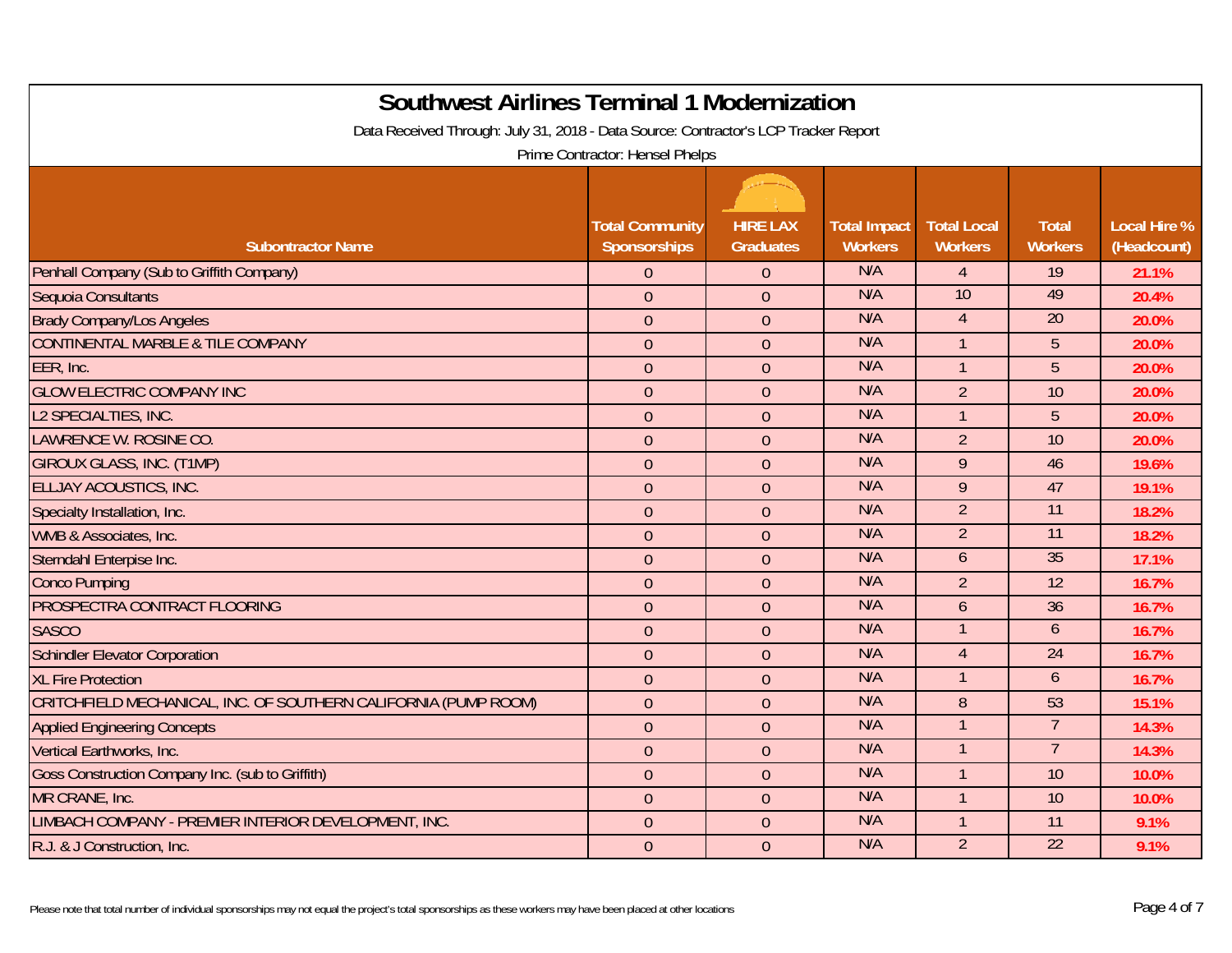| <b>Southwest Airlines Terminal 1 Modernization</b><br>Data Received Through: July 31, 2018 - Data Source: Contractor's LCP Tracker Report |                                        |                                     |                                       |                                      |                                |                                    |  |  |  |
|-------------------------------------------------------------------------------------------------------------------------------------------|----------------------------------------|-------------------------------------|---------------------------------------|--------------------------------------|--------------------------------|------------------------------------|--|--|--|
| Prime Contractor: Hensel Phelps                                                                                                           |                                        |                                     |                                       |                                      |                                |                                    |  |  |  |
| <b>Subontractor Name</b>                                                                                                                  | <b>Total Community</b><br>Sponsorships | <b>HIRE LAX</b><br><b>Graduates</b> | <b>Total Impact</b><br><b>Workers</b> | <b>Total Local</b><br><b>Workers</b> | <b>Total</b><br><b>Workers</b> | <b>Local Hire %</b><br>(Headcount) |  |  |  |
| Savala Equipment Company, Inc.                                                                                                            | $\overline{0}$                         | $\overline{0}$                      | N/A                                   | $\overline{2}$                       | $\overline{22}$                | 9.1%                               |  |  |  |
| <b>OTIS ELEVATOR</b>                                                                                                                      | $\overline{0}$                         | $\overline{0}$                      | N/A                                   | $\overline{2}$                       | 33                             | 6.1%                               |  |  |  |
| <b>INFINITY METALS, INC.</b>                                                                                                              | $\overline{0}$                         | $\overline{0}$                      | N/A                                   | $\overline{2}$                       | 38                             | 5.3%                               |  |  |  |
| <b>B &amp; I Equipment Rental LLC</b>                                                                                                     | $\overline{0}$                         | $\overline{0}$                      | N/A                                   | $\overline{0}$                       | 1                              | 0.0%                               |  |  |  |
| <b>B &amp; J Tree Service</b>                                                                                                             | $\overline{0}$                         | $\overline{0}$                      | N/A                                   | $\overline{0}$                       | $\overline{7}$                 | 0.0%                               |  |  |  |
| <b>BC Traffic</b>                                                                                                                         | $\overline{0}$                         | $\overline{0}$                      | N/A                                   | $\overline{0}$                       | $\overline{4}$                 | 0.0%                               |  |  |  |
| C Below, Inc.                                                                                                                             | $\overline{0}$                         | $\overline{0}$                      | N/A                                   | $\overline{0}$                       | 10                             | 0.0%                               |  |  |  |
| <b>Centerline Concrete Cutting (Cosco)</b>                                                                                                | $\overline{0}$                         | $\overline{0}$                      | N/A                                   | $\overline{0}$                       | $\mathbf{1}$                   | 0.0%                               |  |  |  |
| <b>CONCO PUMPING A</b>                                                                                                                    | $\overline{0}$                         | $\overline{0}$                      | N/A                                   | $\overline{0}$                       | $\mathbf{1}$                   | 0.0%                               |  |  |  |
| CONNOR CONCRETE CUTTING AND CORING                                                                                                        | $\overline{0}$                         | $\overline{0}$                      | N/A                                   | $\overline{0}$                       | 11                             | 0.0%                               |  |  |  |
| CONNOR CONCRETE CUTTING AND CORING (Sub to RJ & J Construction)                                                                           | $\overline{0}$                         | $\overline{0}$                      | N/A                                   | $\overline{0}$                       | 5                              | 0.0%                               |  |  |  |
| CRITCHFIELD MEHCANICAL, INC. OF SOUTHERN CALIFORNIA (SURVEY)                                                                              | $\overline{0}$                         | $\overline{0}$                      | N/A                                   | $\overline{0}$                       | $\overline{7}$                 | 0.0%                               |  |  |  |
| Davidson Concrete Cutting, Inc.                                                                                                           | $\overline{0}$                         | $\overline{0}$                      | N/A                                   | $\overline{0}$                       | $\mathbf{1}$                   | 0.0%                               |  |  |  |
| Fine Grade Equipment, Inc.                                                                                                                | $\overline{0}$                         | $\overline{0}$                      | N/A                                   | $\overline{0}$                       | 19                             | 0.0%                               |  |  |  |
| G&F Concrete Cutting, INC.                                                                                                                | $\overline{0}$                         | $\overline{0}$                      | N/A                                   | $\overline{0}$                       | $\mathbf{1}$                   | 0.0%                               |  |  |  |
| <b>G&amp;G DOOR PRODUCTS, INC.</b>                                                                                                        | $\overline{0}$                         | $\overline{0}$                      | N/A                                   | $\overline{0}$                       | $\overline{6}$                 | 0.0%                               |  |  |  |
| Giroux Glass, Inc.                                                                                                                        | $\overline{0}$                         | $\overline{0}$                      | N/A                                   | $\overline{0}$                       | $\overline{3}$                 | 0.0%                               |  |  |  |
| GONSALVES & SANTUCCI INC. DBA CONCO PUMPING                                                                                               | $\overline{0}$                         | $\overline{0}$                      | N/A                                   | $\overline{0}$                       | $\mathbf{1}$                   | 0.0%                               |  |  |  |
| <b>GREGG DRILLING &amp; TESTING, INC.</b>                                                                                                 | $\overline{0}$                         | $\overline{0}$                      | N/A                                   | $\overline{0}$                       | $\overline{2}$                 | 0.0%                               |  |  |  |
| Harper's Backhoe Service, Inc. dba Harper Equipment Rental                                                                                | $\overline{0}$                         | $\overline{0}$                      | N/A                                   | $\overline{0}$                       | $\overline{2}$                 | 0.0%                               |  |  |  |
| HILL CRANE SERVICE, INC.                                                                                                                  | $\overline{0}$                         | $\overline{0}$                      | N/A                                   | $\overline{0}$                       | 15                             | 0.0%                               |  |  |  |
| <b>INLAND PACIFIC TILE, INC.</b>                                                                                                          | $\overline{0}$                         | $\overline{0}$                      | N/A                                   | $\overline{0}$                       | 5                              | 0.0%                               |  |  |  |
| <b>KARCHER FIRESTOPPING, INC.</b>                                                                                                         | $\overline{0}$                         | $\overline{0}$                      | N/A                                   | $\overline{0}$                       | 5                              | 0.0%                               |  |  |  |
| KOPPL PIPELINE SERVICES, INC                                                                                                              | $\overline{0}$                         | $\overline{0}$                      | N/A                                   | $\overline{0}$                       | $\overline{3}$                 | 0.0%                               |  |  |  |
| MCKEON DOOR WEST, INC.                                                                                                                    | $\overline{0}$                         | $\overline{0}$                      | N/A                                   | $\overline{0}$                       | 9                              | 0.0%                               |  |  |  |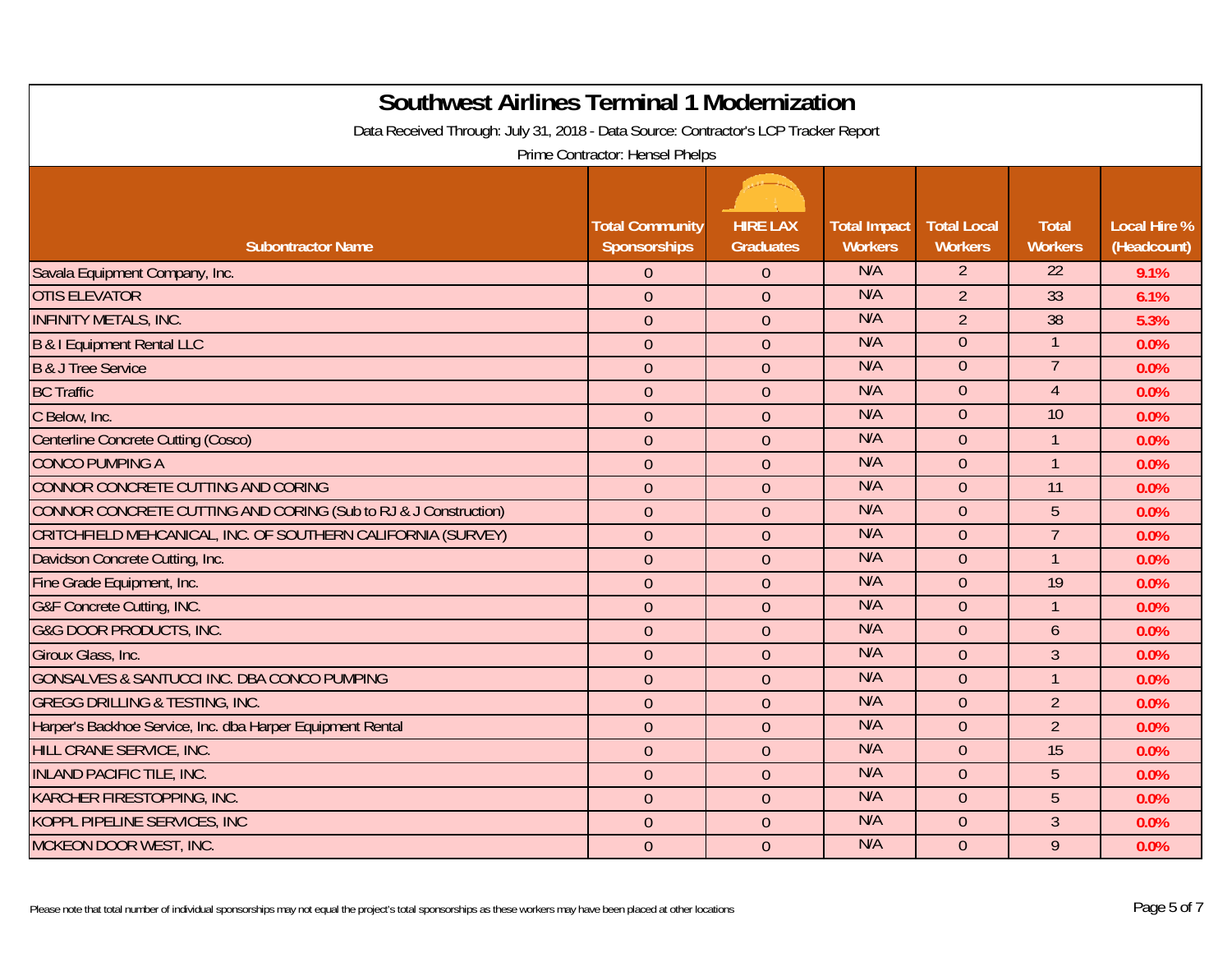| <b>Southwest Airlines Terminal 1 Modernization</b>                                  |                                               |                                     |                                       |                                      |                                |                                    |  |  |  |
|-------------------------------------------------------------------------------------|-----------------------------------------------|-------------------------------------|---------------------------------------|--------------------------------------|--------------------------------|------------------------------------|--|--|--|
| Data Received Through: July 31, 2018 - Data Source: Contractor's LCP Tracker Report |                                               |                                     |                                       |                                      |                                |                                    |  |  |  |
| Prime Contractor: Hensel Phelps                                                     |                                               |                                     |                                       |                                      |                                |                                    |  |  |  |
| <b>Subontractor Name</b>                                                            | <b>Total Community</b><br><b>Sponsorships</b> | <b>HIRE LAX</b><br><b>Graduates</b> | <b>Total Impact</b><br><b>Workers</b> | <b>Total Local</b><br><b>Workers</b> | <b>Total</b><br><b>Workers</b> | <b>Local Hire %</b><br>(Headcount) |  |  |  |
| MORROW-MEADOWS CORP (MAIN ELECTRICAL UPGRADES)                                      | $\overline{0}$                                | $\overline{0}$                      | N/A                                   | $\overline{0}$                       | $\overline{4}$                 | 0.0%                               |  |  |  |
| MR. CRANE, INC.                                                                     | $\overline{0}$                                | $\overline{0}$                      | N/A                                   | $\overline{0}$                       | 16                             | 0.0%                               |  |  |  |
| NEWMAN BACKHOE SERVICE, INC.                                                        | $\overline{0}$                                | $\overline{0}$                      | N/A                                   | $\overline{0}$                       | $\overline{4}$                 | 0.0%                               |  |  |  |
| NOLD'S EQUIPMENT, INC.                                                              | $\overline{0}$                                | $\overline{0}$                      | N/A                                   | $\overline{0}$                       | 3                              | 0.0%                               |  |  |  |
| PAVEMENT RECYCLING SYSTEMS, INC.                                                    | $\mathbf{0}$                                  | $\overline{0}$                      | N/A                                   | $\overline{0}$                       | $\overline{4}$                 | 0.0%                               |  |  |  |
| <b>PENHALL COMPANY (CMI)</b>                                                        | $\overline{0}$                                | $\overline{0}$                      | N/A                                   | $\overline{0}$                       | $\overline{2}$                 | 0.0%                               |  |  |  |
| <b>PRE-CON PRODUCTS</b>                                                             | $\overline{0}$                                | $\Omega$                            | N/A                                   | $\overline{0}$                       | $\overline{3}$                 | 0.0%                               |  |  |  |
| <b>PSSI</b> International Inc.                                                      | $\overline{0}$                                | $\overline{0}$                      | N/A                                   | $\overline{0}$                       | $\overline{2}$                 | 0.0%                               |  |  |  |
| <b>Q&amp;D CONSTRUCTION, INC.</b>                                                   | $\overline{0}$                                | $\overline{0}$                      | N/A                                   | $\overline{0}$                       | $\overline{2}$                 | 0.0%                               |  |  |  |
| R.J Lalonde, Inc.                                                                   | $\overline{0}$                                | $\overline{0}$                      | N/A                                   | $\overline{0}$                       | 11                             | 0.0%                               |  |  |  |
| Sheward & Sons & Sons                                                               | $\overline{0}$                                | $\overline{0}$                      | N/A                                   | $\overline{0}$                       | $\overline{1}$                 | 0.0%                               |  |  |  |
| Sign Industries Incorporated                                                        | $\overline{0}$                                | $\overline{0}$                      | N/A                                   | $\overline{0}$                       | $\overline{2}$                 | 0.0%                               |  |  |  |
| Skycon Inc,.                                                                        | $\overline{0}$                                | $\overline{0}$                      | N/A                                   | $\overline{0}$                       | 5                              | 0.0%                               |  |  |  |
| Smoke Guard California, Inc.                                                        | $\overline{0}$                                | $\overline{0}$                      | N/A                                   | $\overline{0}$                       | 1                              | 0.0%                               |  |  |  |
| Stanley Access Inc.                                                                 | $\overline{0}$                                | $\overline{0}$                      | N/A                                   | $\overline{0}$                       | 7                              | 0.0%                               |  |  |  |
| <b>Torrent Resources (CA) Inc</b>                                                   | $\overline{0}$                                | $\overline{0}$                      | N/A                                   | $\overline{0}$                       | 6                              | 0.0%                               |  |  |  |
| Tower Glass, Inc.                                                                   | $\mathbf{0}$                                  | $\overline{0}$                      | N/A                                   | $\overline{0}$                       | 3                              | 0.0%                               |  |  |  |
| United Riggers & Erectors, Inc.                                                     | $\overline{0}$                                | $\overline{0}$                      | N/A                                   | $\Omega$                             | 9                              | 0.0%                               |  |  |  |
| <b>Vance Corporation</b>                                                            | $\overline{0}$                                | $\overline{0}$                      | N/A                                   | $\overline{0}$                       | $\overline{2}$                 | 0.0%                               |  |  |  |
| <b>VNSM</b>                                                                         | $\mathbf{0}$                                  | $\overline{0}$                      | N/A                                   | $\overline{0}$                       | $\overline{2}$                 | 0.0%                               |  |  |  |
| <b>Western Specialties Company</b>                                                  | $\overline{0}$                                | $\overline{0}$                      | N/A                                   | $\overline{0}$                       | $\overline{2}$                 | 0.0%                               |  |  |  |
|                                                                                     | $\bf{0}$                                      | $\Omega$                            | 0                                     | 1246                                 | 4019                           | 31.0%                              |  |  |  |